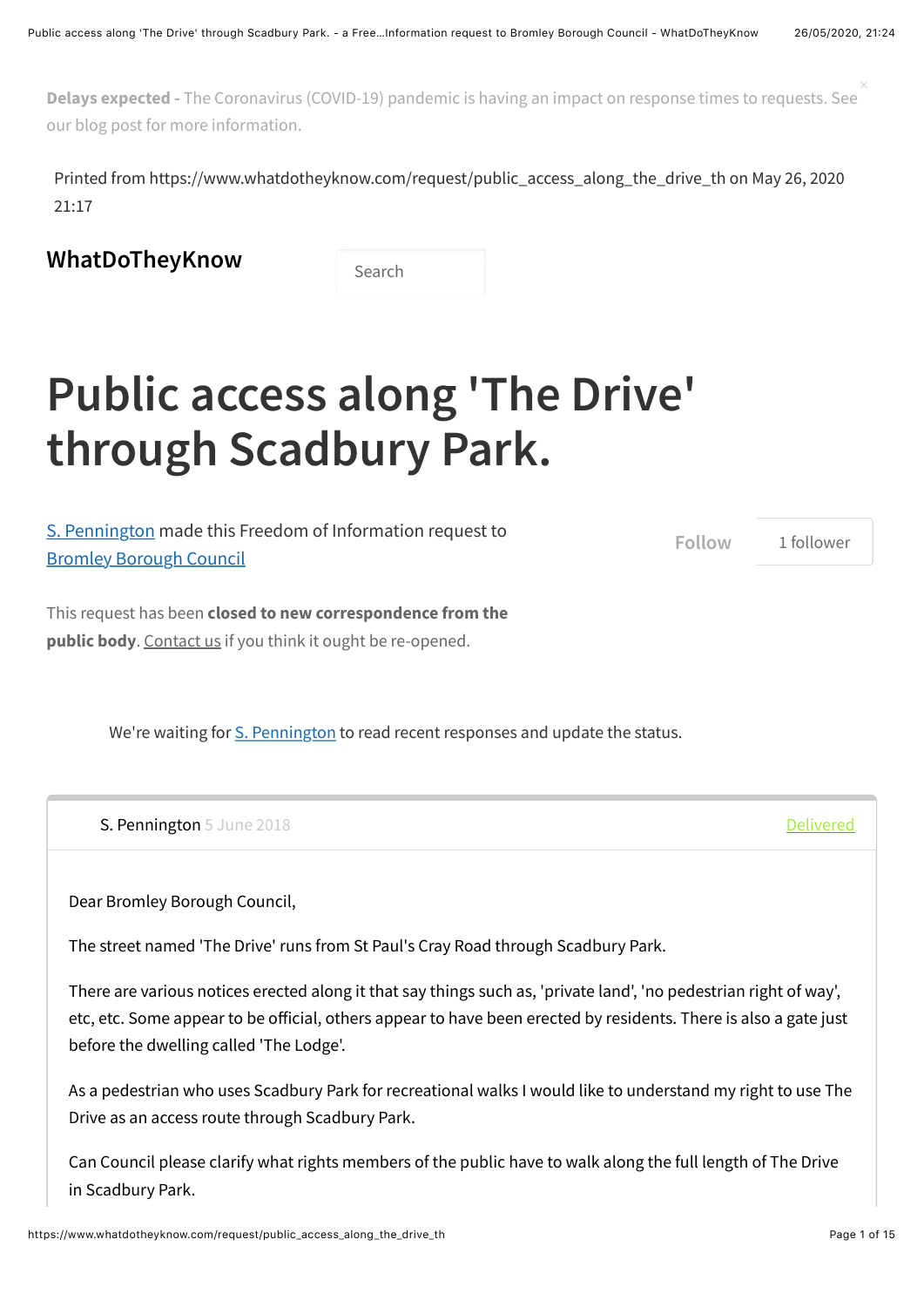Public access along 'The Drive' through Scadbury Park. - a Free...Information request to Bromley Borough Council - WhatDoTheyKnow 26/05/2020, 21:24

Yours faithfully, S.P

<span id="page-1-0"></span>BromleyCorporateCustomerServices, [5 June 2018](#page-1-0)

Thank you for your email, please be aware that any future FOI requests can be requested on line via the following link: [www.bromley.gov.uk/FreedomofInformation](http://www.bromley.gov.uk/FreedomofInformation)

[show quoted sections](https://www.whatdotheyknow.com/request/public_access_along_the_drive_th?unfold=1#incoming-1168347)

<span id="page-1-1"></span>S. Pennington [4 July 2018](#page-1-1) **[Delivered](https://www.whatdotheyknow.com/outgoing_messages/783464/delivery_status)** 

Dear Bromley Borough Council,

I have yet to receive a response to my FOI request which is now overdue.

Please provide a response within the next week otherwise I will be writing to the ICO.

Yours faithfully,

SHP

<span id="page-1-2"></span>BromleyCorporateCustomerServices, [4 July 2018](#page-1-2)

Good Morning,

Thank you for your email.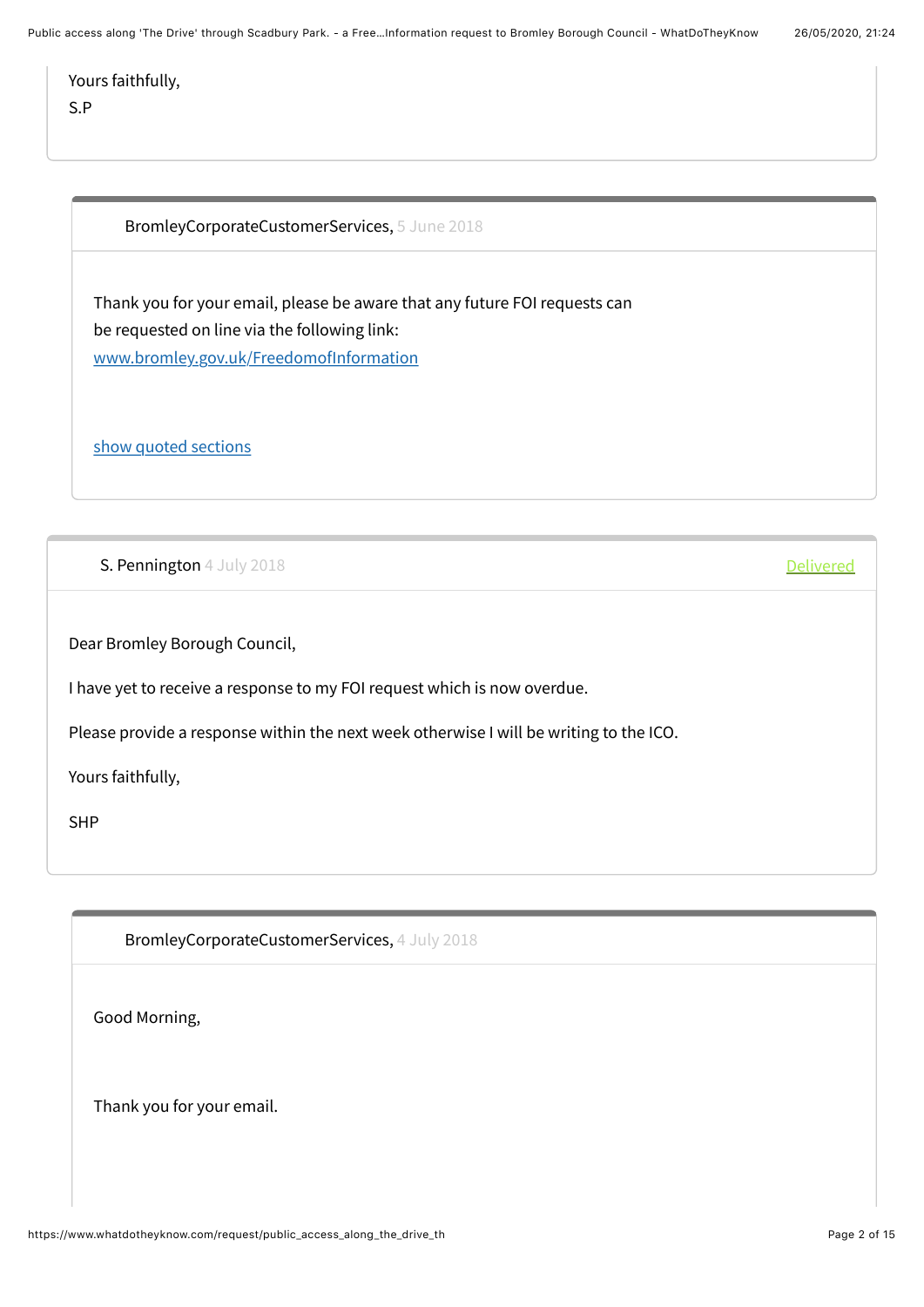| I have forwarded it to our Freedom of Information Department & asked them |
|---------------------------------------------------------------------------|
| to reply to you direct.                                                   |

yours sincerely,

Sue

Customer Service Centre

Web: [1]www.bromley.gov.uk

Please be aware issues can also be reported online using the following link [2[\]http://www.bromley.gov.uk/report](http://www.bromley.gov.uk/report)

Help us to improve our service: [3]www.bromley.gov.uk/HowDidWeDo

From: S. Pennington [mailto:[FOI #489345 email]] Sent: 04 July 2018 07:30 To: FOI requests at Bromley Borough Council Subject: Re: Freedom of Information request - Public access along 'The Drive' through Scadbury Park.

Dear Bromley Borough Council,

I have yet to receive a response to my FOI request which is now overdue.

Please provide a response within the next week otherwise I will be writing to the ICO.

Yours faithfully,

SHP

-------------------------------------------------------------------

Please use this email address for all replies to this request: [FOI #489345 email]

Disclaimer: This message and any reply that you make will be published on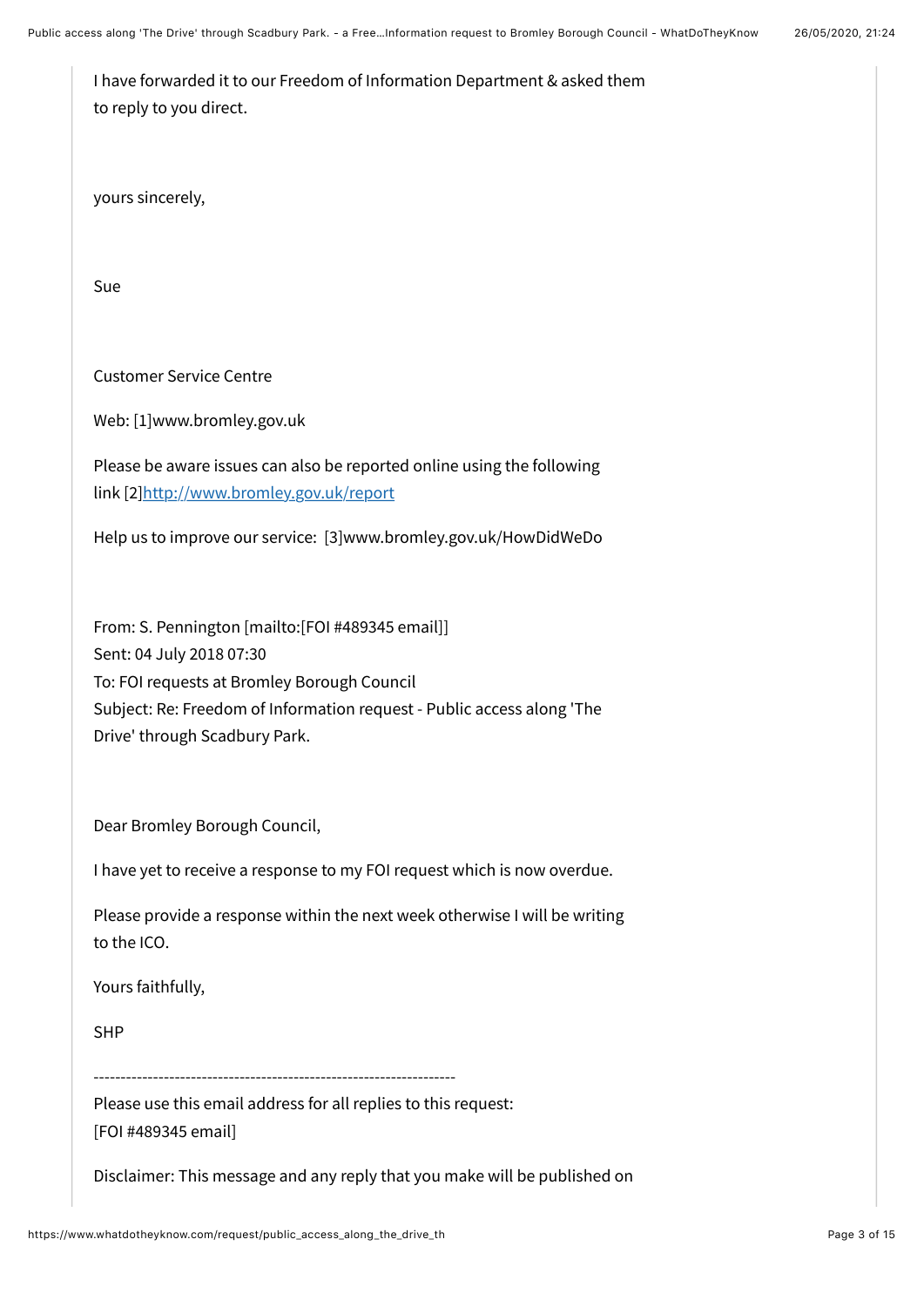the internet. Our privacy and copyright policies: [4][https://www.whatdotheyknow.com/help/o](https://www.whatdotheyknow.com/help/officers)ffi...

For more detailed guidance on safely disclosing information, read the latest advice from the ICO: [5][https://www.whatdotheyknow.com/help/ico-...](https://www.whatdotheyknow.com/help/ico-guidance-for-authorities)

Please note that in some cases publication of requests and responses will be delayed.

If you find this service useful as an FOI officer, please ask your web manager to link to us from your organisation's FOI page.

[show quoted sections](https://www.whatdotheyknow.com/request/public_access_along_the_drive_th?unfold=1#incoming-1183286)

<span id="page-3-0"></span>ES Freedom of information (Group), Bromley Borough Council [4 July 2018](#page-3-0)

Dear Sir

Thank you for your email that we received today – unfortunately we never received your original email as it seems there was a technical glitch that day with our computer systems.

Could you please resubmit your request and I will endeavour to send you a quick response.

Please accept our apologies.

Kind regards.

Marion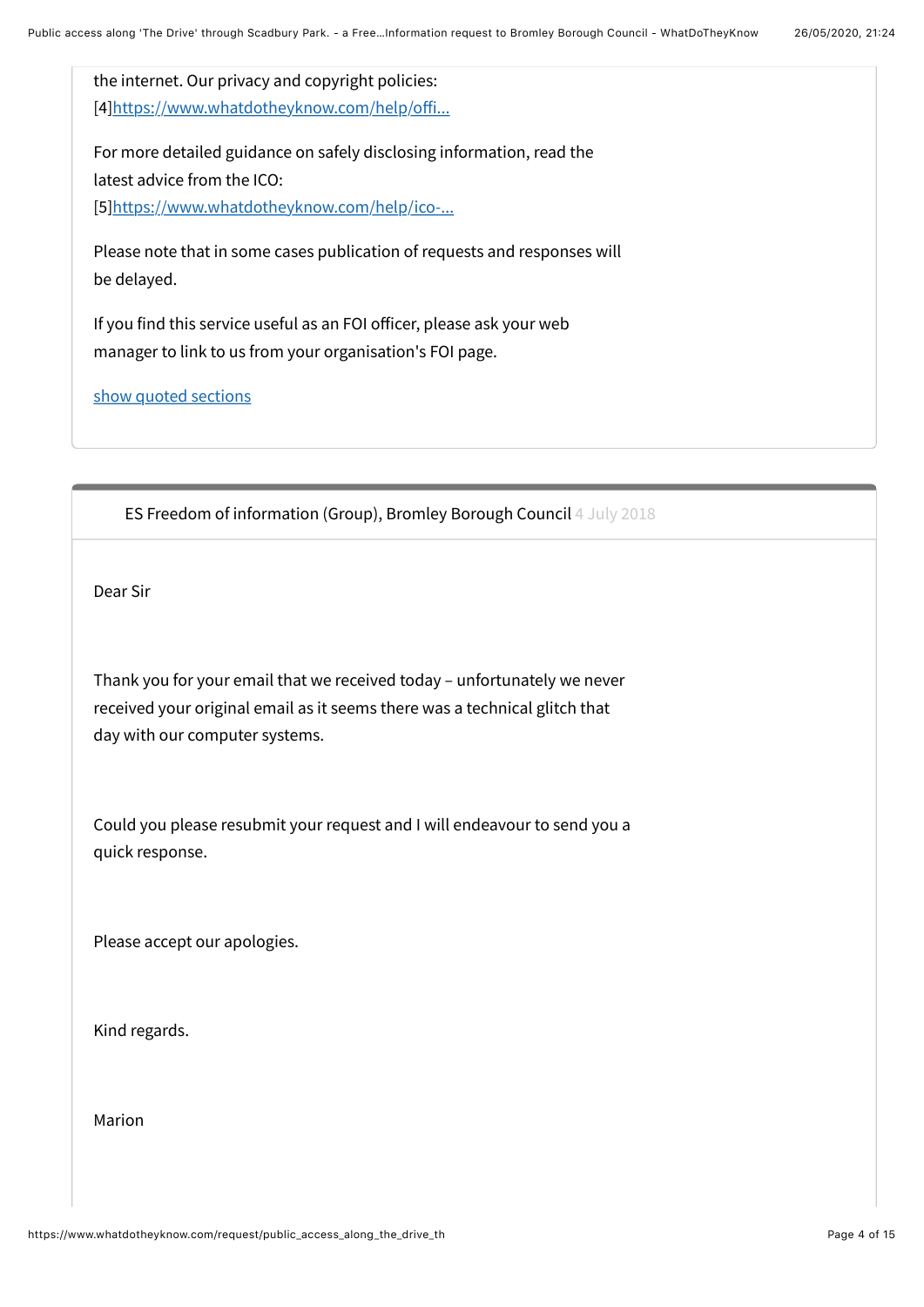FOI Coordinator

Environment and Community Services

London Borough of Bromley

[1]www.bromley.gov.uk

From: BromleyCorporateCustomerServices [mailto:[\[email address](https://www.whatdotheyknow.com/help/officers#mobiles)]] Sent: 04 July 2018 10:00 To: ES Freedom of information (Group) Cc: LYONS, SARAH (LIBERATA) Subject: FW: Freedom of Information request - Public access along 'The Drive' through Scadbury Park. Importance: High

Good Morning,

Please could you respond to the email below.

Unfortunately we believe the original email may not have been forwarded to you due to a glitch in our system around this time. Please accept our apologies

yours sincerely,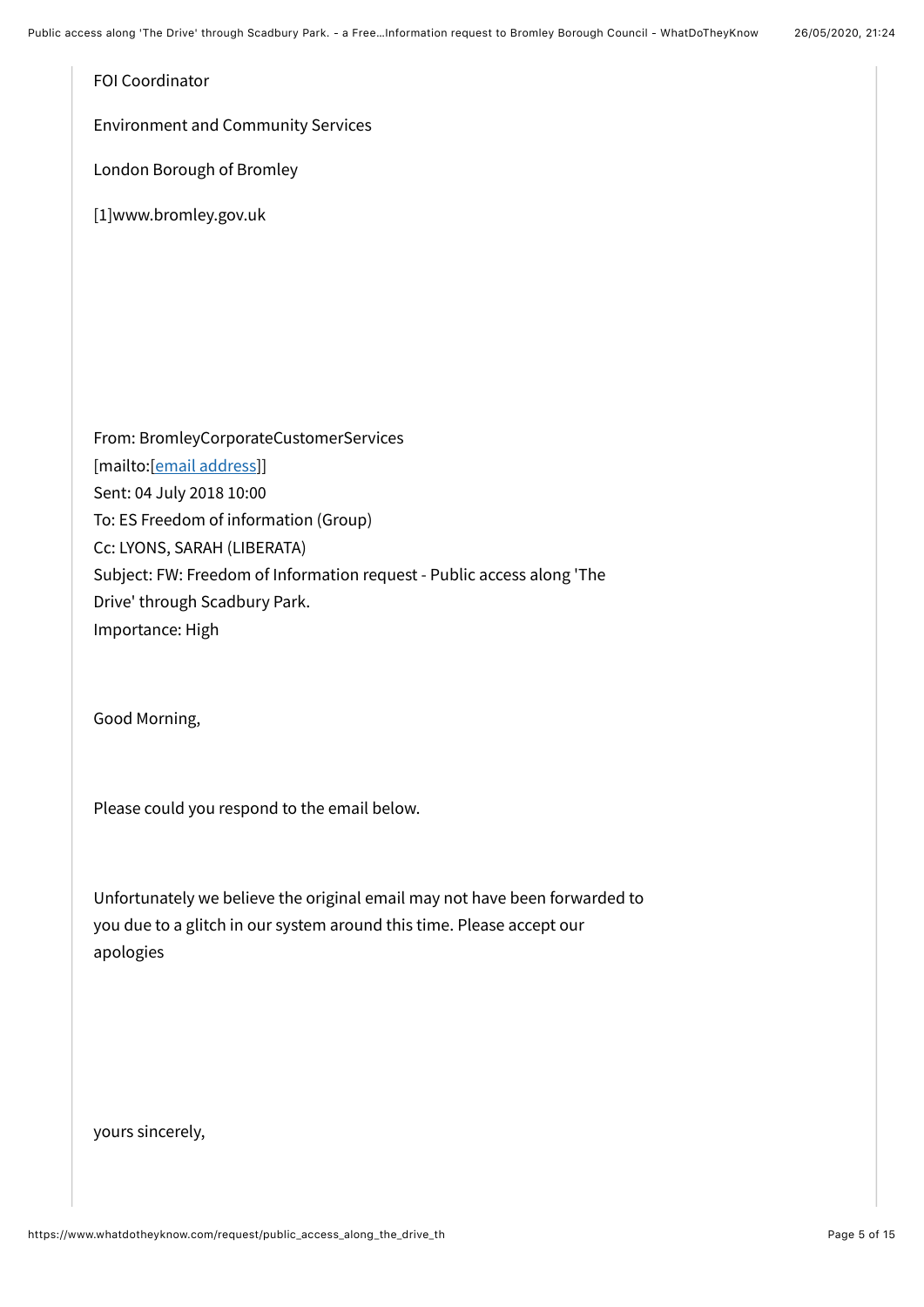Sue

Customer Service Centre

Web: [2]www.bromley.gov.uk

Please be aware issues can also be reported online using the following link [3[\]http://www.bromley.gov.uk/report](http://www.bromley.gov.uk/report)

Help us to improve our service: [4]www.bromley.gov.uk/HowDidWeDo

From: S. Pennington [mailto:[FOI #489345 email]] Sent: 04 July 2018 07:30 To: FOI requests at Bromley Borough Council Subject: Re: Freedom of Information request - Public access along 'The Drive' through Scadbury Park.

Dear Bromley Borough Council,

I have yet to receive a response to my FOI request which is now overdue.

Please provide a response within the next week otherwise I will be writing to the ICO.

Yours faithfully,

SHP

Please use this email address for all replies to this request: [FOI #489345 email]

Disclaimer: This message and any reply that you make will be published on the internet. Our privacy and copyright policies: [5][https://www.whatdotheyknow.com/help/o](https://www.whatdotheyknow.com/help/officers)ffi...

For more detailed guidance on safely disclosing information, read the latest advice from the ICO:

[6][https://www.whatdotheyknow.com/help/ico-...](https://www.whatdotheyknow.com/help/ico-guidance-for-authorities)

Please note that in some cases publication of requests and responses will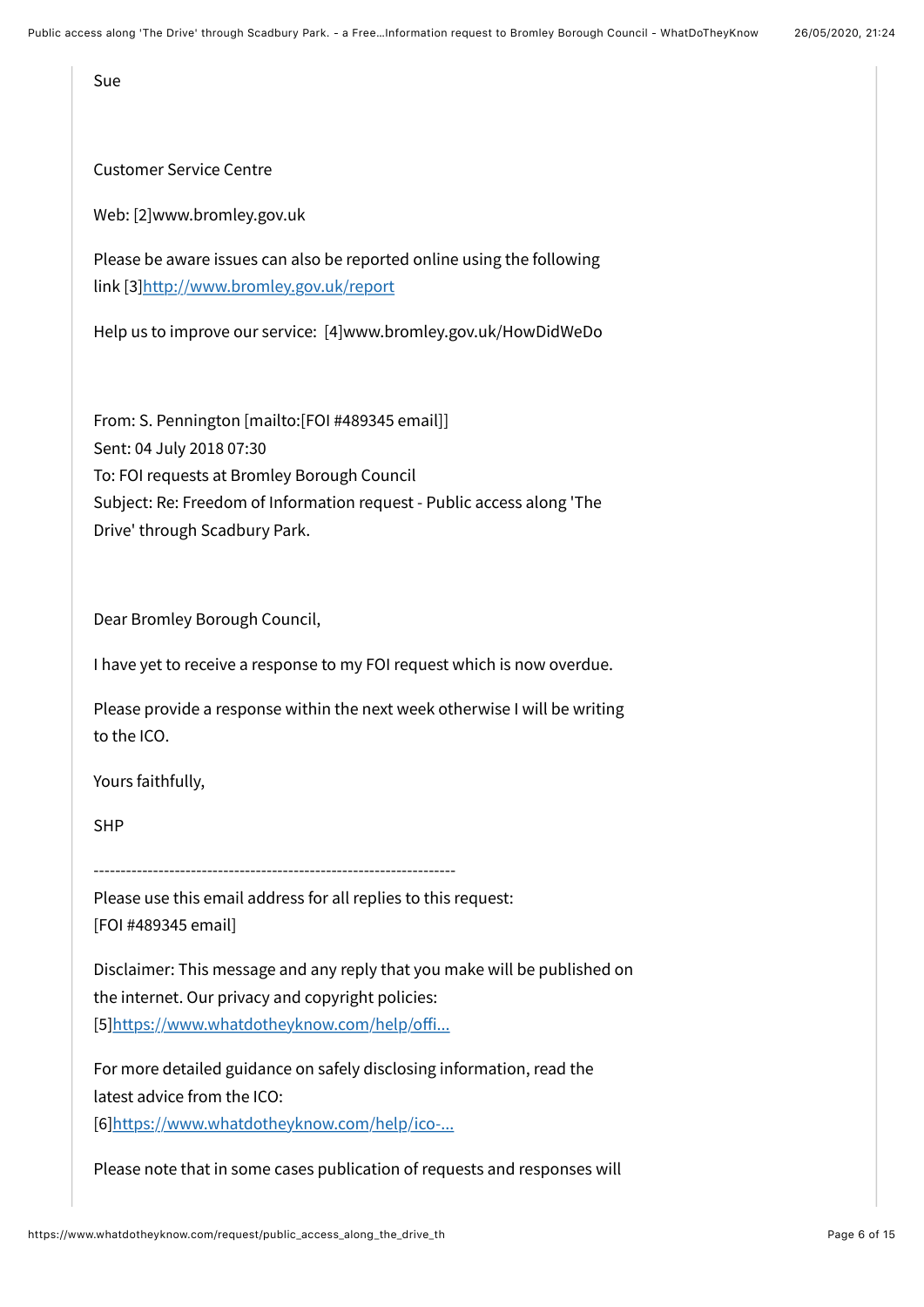be delayed.

If you find this service useful as an FOI officer, please ask your web manager to link to us from your organisation's FOI page.

[show quoted sections](https://www.whatdotheyknow.com/request/public_access_along_the_drive_th?unfold=1#incoming-1183500)

<span id="page-6-0"></span>ES Freedom of information (Group), Bromley Borough Council [4 July 2018](#page-6-0)

Dear Sir

Further to my earlier email I have now been forwarded your original request by our Customer Services department.

Please accept my apologies once again and I confirm that your request is now receiving attention.

Kind regards.

Marion

FOI Coordinator

Environment and Community Services

London Borough of Bromley

[1]www.bromley.gov.uk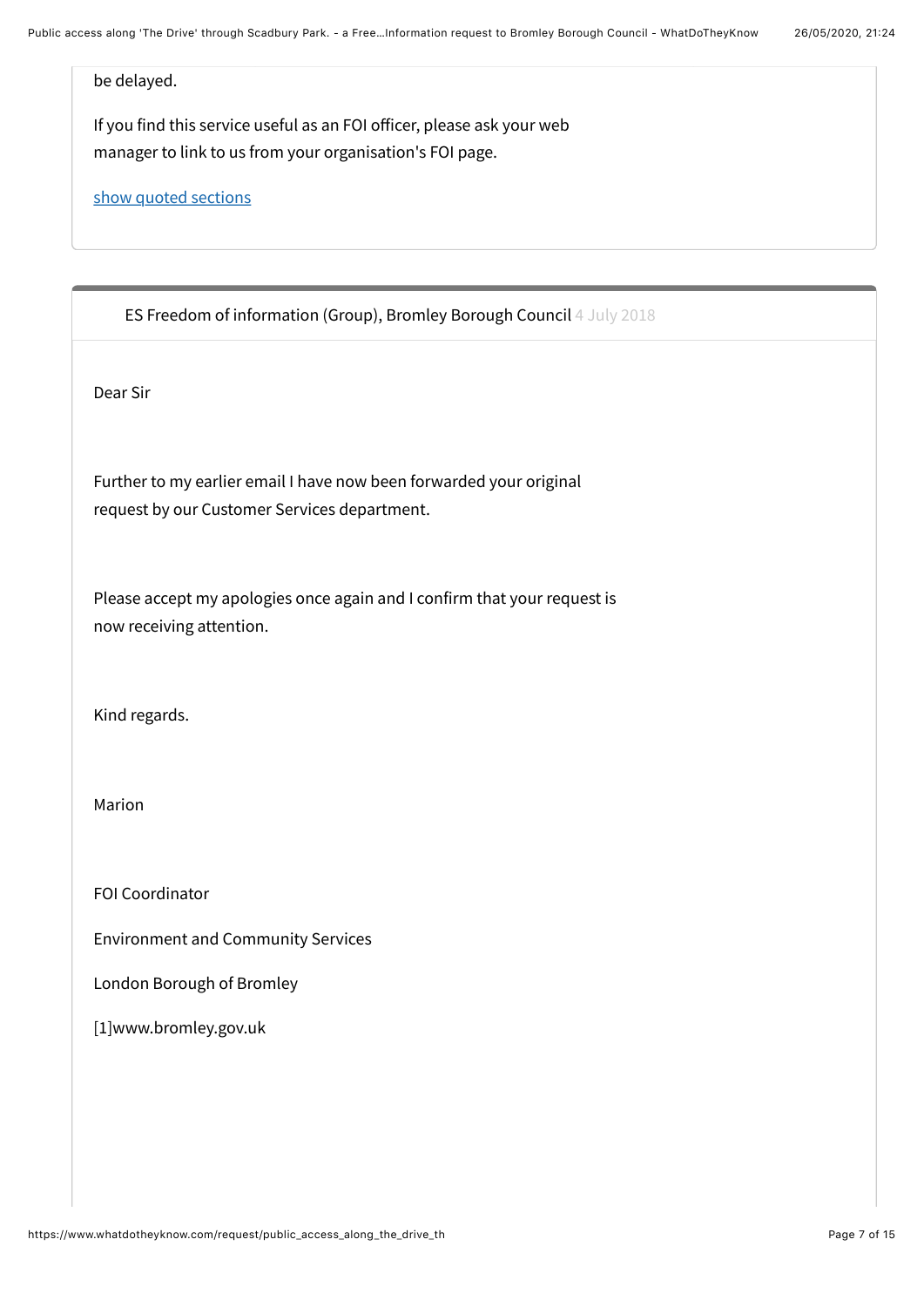From: BromleyCorporateCustomerServices [mailto:[\[email address](https://www.whatdotheyknow.com/help/officers#mobiles)]] Sent: 04 July 2018 10:04 To: ES Freedom of information (Group) Subject: FW: Freedom of Information request - Public access along 'The Drive' through Scadbury Park. Importance: High Hi , Original FOI request for information. yours sincerely, Sue

Customer Service Centre Web: [2]www.bromley.gov.uk Please be aware issues can also be reported online using the following link [3[\]http://www.bromley.gov.uk/report](http://www.bromley.gov.uk/report) Help us to improve our service: www.bromley.gov.uk/HowDidWeDo

## [show quoted sections](https://www.whatdotheyknow.com/request/public_access_along_the_drive_th?unfold=1#incoming-1183504)

<span id="page-7-0"></span>S. Pennington [16 July 2018](#page-7-0) **[Delivered](https://www.whatdotheyknow.com/outgoing_messages/786722/delivery_status)** 

Dear Bromley Borough Council,

Please pass this on to the person who conducts Freedom of Information reviews.

I am writing to request an internal review of Bromley Borough Council's handling of my FOI request 'Public access along ' The Drive' through Scadbury Park.'.

I sent an FOI request and received an acknowledgement from Council shortly after. I waited 20 days but nothing arrived. I followed up and was told my initial enquiry was not received. How this makes sense when I got an acknowledgement email is beyond my comprehension. I said I would wait another week. It has now been about 2 weeks and still nothing. What's going on? Do I really need to contact the ICO to get this request addressed?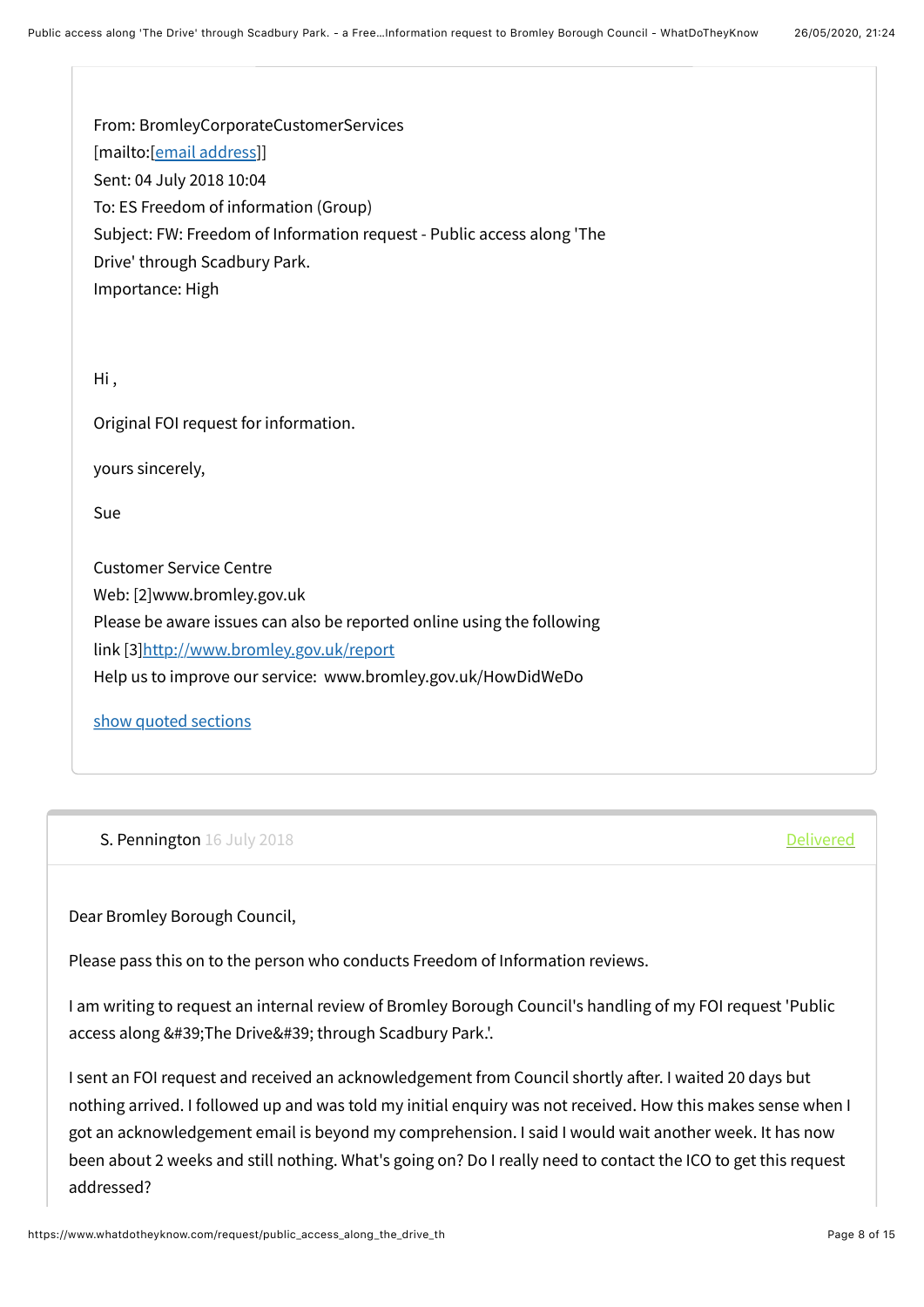A full history of my FOI request and all correspondence is available on the Internet at this address: [https://www.whatdotheyknow.com/request/p...](https://www.whatdotheyknow.com/request/public_access_along_the_drive_th)

Yours faithfully,

S.P.

<span id="page-8-0"></span>BromleyCorporateCustomerServices, [16 July 2018](#page-8-0)

Thank you for your email, please be aware that any future FOI requests can be requested on line via the following link: [www.bromley.gov.uk/FreedomofInformation](http://www.bromley.gov.uk/FreedomofInformation)

From: S. Pennington [mailto:[FOI #489345 email]] Sent: 16 July 2018 13:53 To: FOI requests at Bromley Borough Council Subject: Internal review of Freedom of Information request - Public access along 'The Drive' through Scadbury Park.

Dear Bromley Borough Council,

Please pass this on to the person who conducts Freedom of Information reviews.

I am writing to request an internal review of Bromley Borough Council's handling of my FOI request 'Public access along 'The Drive' through Scadbury Park.'.

I sent an FOI request and received an acknowledgement from Council shortly after. I waited 20 days but nothing arrived. I followed up and was told my initial enquiry was not received. How this makes sense when I got an acknowledgement email is beyond my comprehension. I said I would wait another week. It has now been about 2 weeks and still nothing. What's going on? Do I really need to contact the ICO to get this request addressed?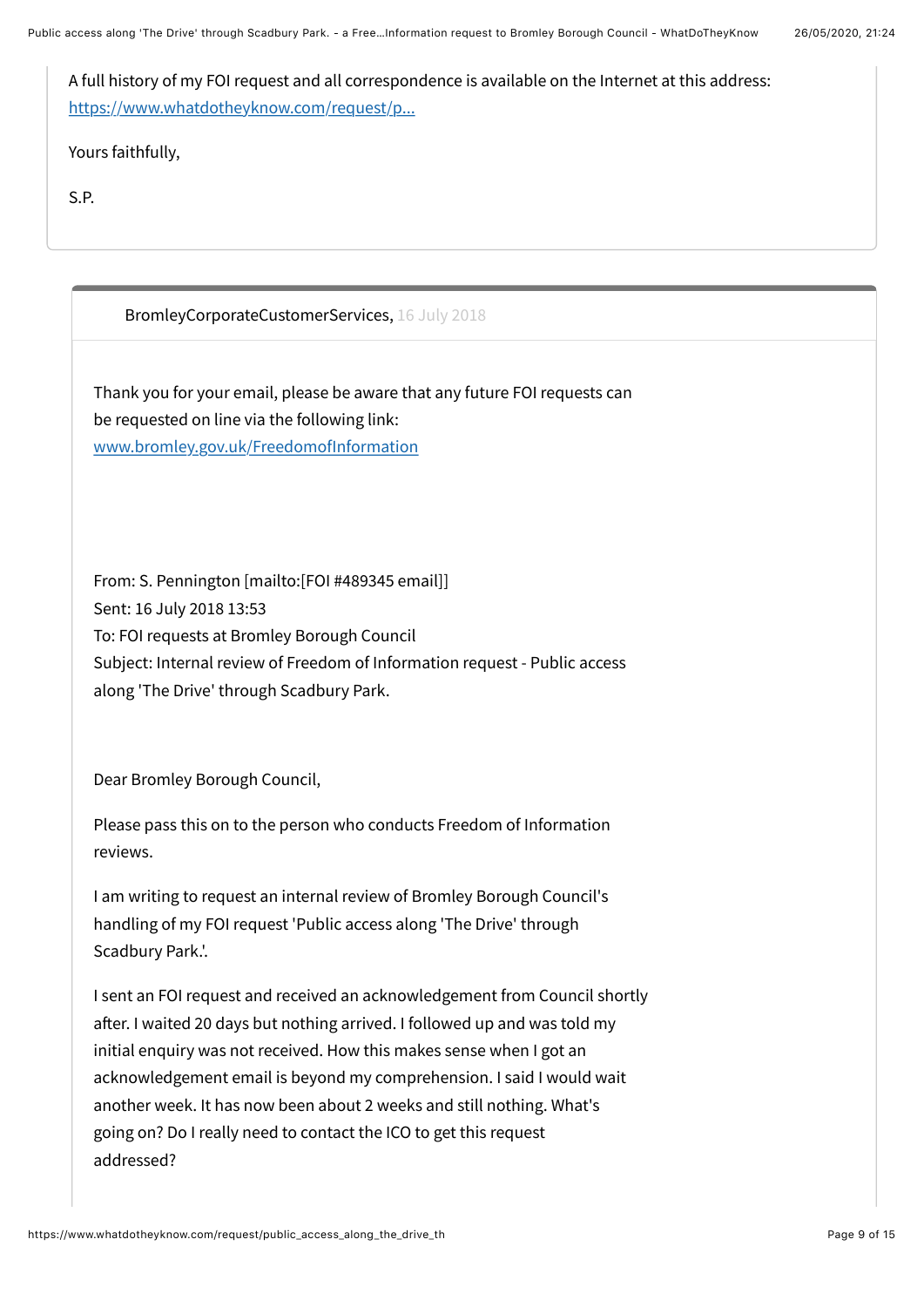A full history of my FOI request and all correspondence is available on the Internet at this address: [1][https://www.whatdotheyknow.com/request/p...](https://www.whatdotheyknow.com/request/public_access_along_the_drive_th) Yours faithfully, S.P. ------------------------------------------------------------------- Please use this email address for all replies to this request: [FOI #489345 email] Disclaimer: This message and any reply that you make will be published on the internet. Our privacy and copyright policies: [2][https://www.whatdotheyknow.com/help/o](https://www.whatdotheyknow.com/help/officers)ffi... For more detailed guidance on safely disclosing information, read the latest advice from the ICO: [3][https://www.whatdotheyknow.com/help/ico-...](https://www.whatdotheyknow.com/help/ico-guidance-for-authorities) Please note that in some cases publication of requests and responses will be delayed. If you find this service useful as an FOI officer, please ask your web manager to link to us from your organisation's FOI page. [show quoted sections](https://www.whatdotheyknow.com/request/public_access_along_the_drive_th?unfold=1#incoming-1188553)

<span id="page-9-0"></span>BromleyCorporateCustomerServices, [18 July 2018](#page-9-0)

Good Afternoon,

Thank you for your email.

I have passed it to our Freedom Of Information department & asked them to reply to you direct.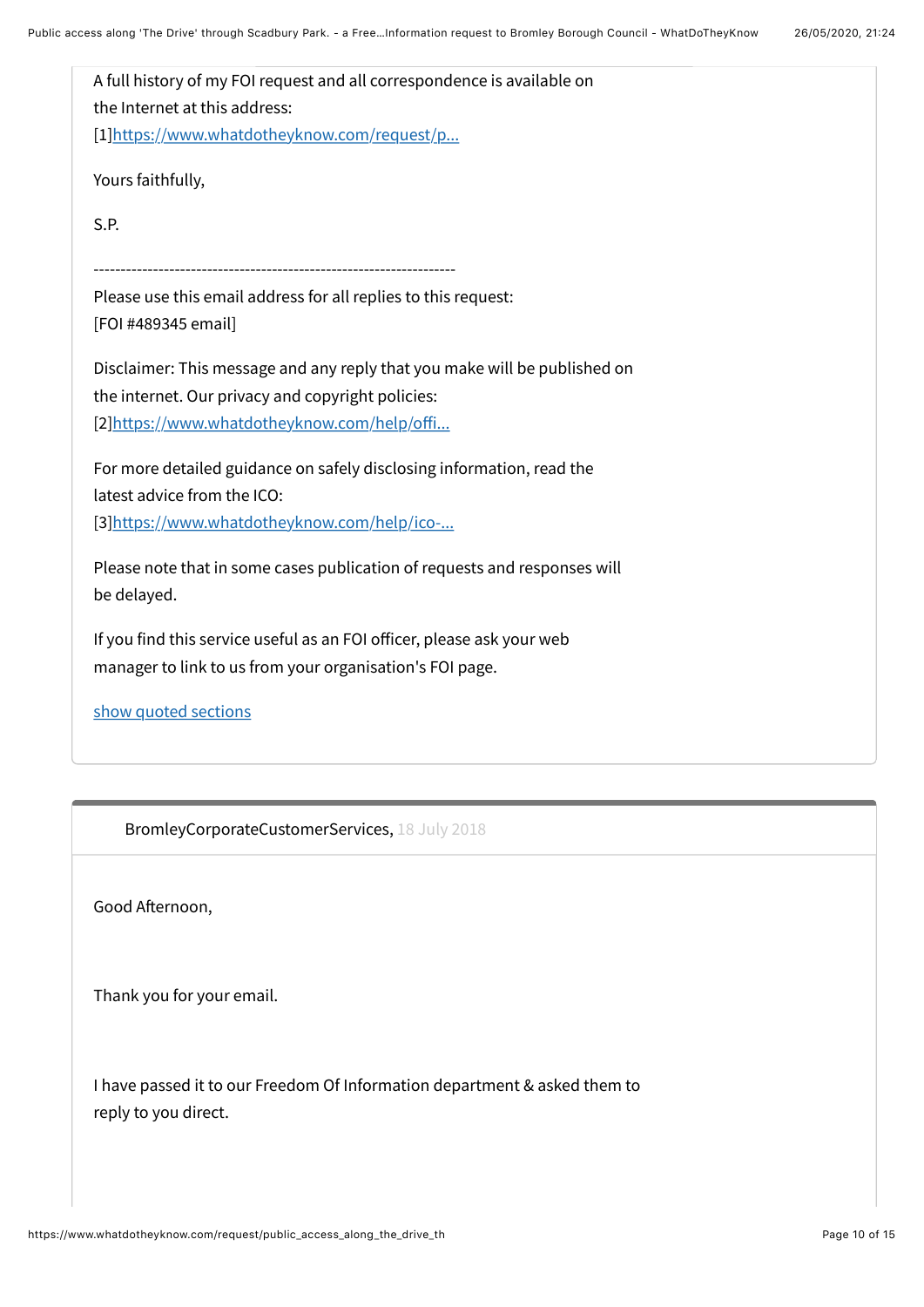yours sincerely,

Sue

Customer Service Centre

Web: [1]www.bromley.gov.uk

Please be aware issues can also be reported online using the following link [2[\]http://www.bromley.gov.uk/report](http://www.bromley.gov.uk/report)

Help us to improve our service: [3]www.bromley.gov.uk/HowDidWeDo

From: S. Pennington [mailto:[FOI #489345 email]] Sent: 16 July 2018 13:53 To: FOI requests at Bromley Borough Council Subject: Internal review of Freedom of Information request - Public access along 'The Drive' through Scadbury Park.

Dear Bromley Borough Council,

Please pass this on to the person who conducts Freedom of Information reviews.

I am writing to request an internal review of Bromley Borough Council's handling of my FOI request 'Public access along 'The Drive' through Scadbury Park.'.

I sent an FOI request and received an acknowledgement from Council shortly after. I waited 20 days but nothing arrived. I followed up and was told my initial enquiry was not received. How this makes sense when I got an acknowledgement email is beyond my comprehension. I said I would wait another week. It has now been about 2 weeks and still nothing. What's going on? Do I really need to contact the ICO to get this request addressed?

A full history of my FOI request and all correspondence is available on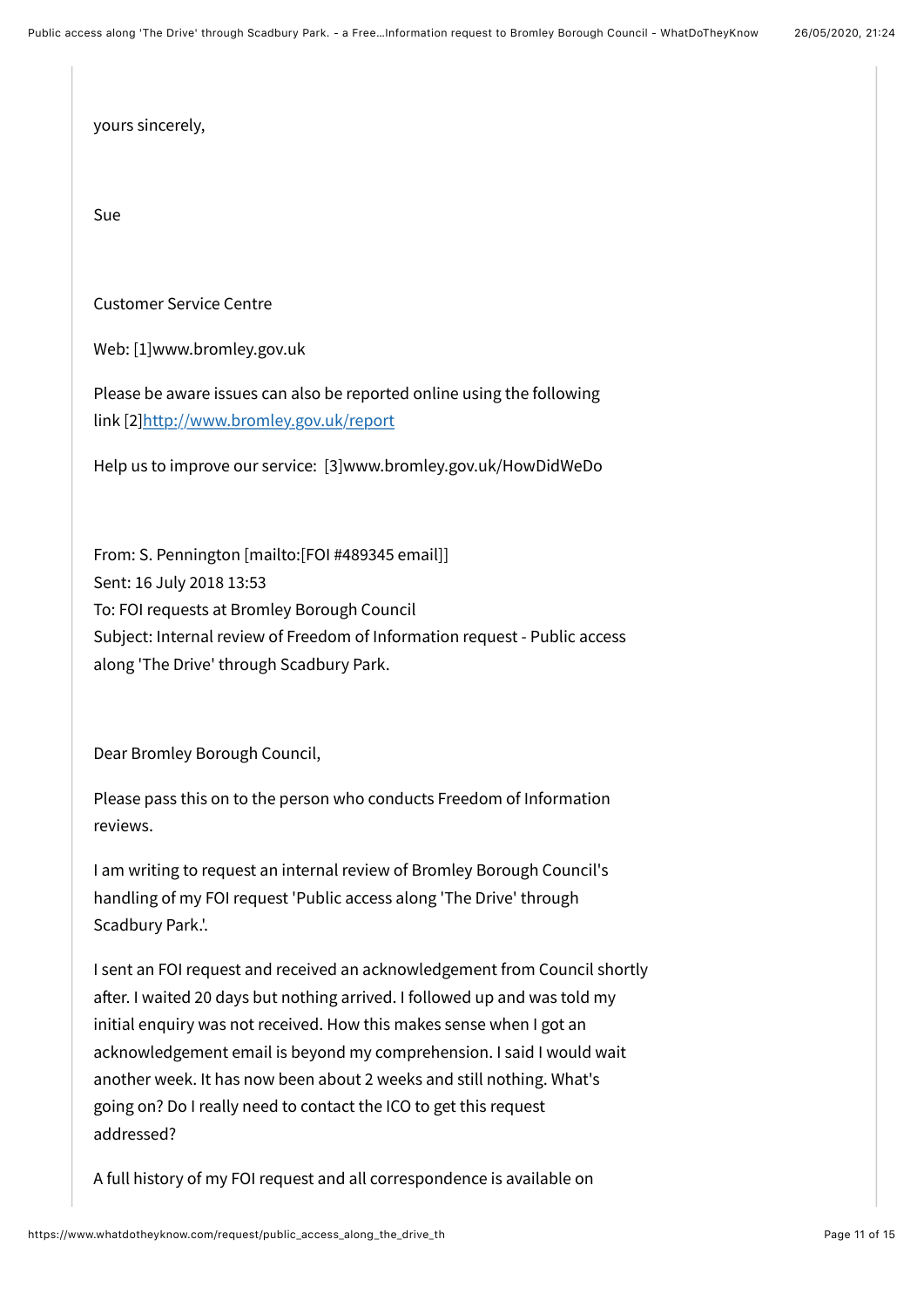| the Internet at this address:                                             |
|---------------------------------------------------------------------------|
| [4]https://www.whatdotheyknow.com/request/p                               |
| Yours faithfully,                                                         |
| S.P.                                                                      |
|                                                                           |
| Please use this email address for all replies to this request:            |
| [FOI #489345 email]                                                       |
| Disclaimer: This message and any reply that you make will be published on |
| the internet. Our privacy and copyright policies:                         |
| [5]https://www.whatdotheyknow.com/help/offi                               |
| For more detailed guidance on safely disclosing information, read the     |
| latest advice from the ICO:                                               |
| [6]https://www.whatdotheyknow.com/help/ico-                               |
| Please note that in some cases publication of requests and responses will |
| be delayed.                                                               |
| If you find this service useful as an FOI officer, please ask your web    |
| manager to link to us from your organisation's FOI page.                  |
| show quoted sections                                                      |

<span id="page-11-0"></span>BromleyCorporateCustomerServices, [26 July 2018](#page-11-0)

Thank you for your email, please be aware that any future FOI requests can be requested on line via the following link: [www.bromley.gov.uk/FreedomofInformation](http://www.bromley.gov.uk/FreedomofInformation)

From: S. Pennington [mailto:[FOI #489345 email]] Sent: 16 July 2018 13:53 To: FOI requests at Bromley Borough Council Subject: Internal review of Freedom of Information request - Public access along 'The Drive' through Scadbury Park.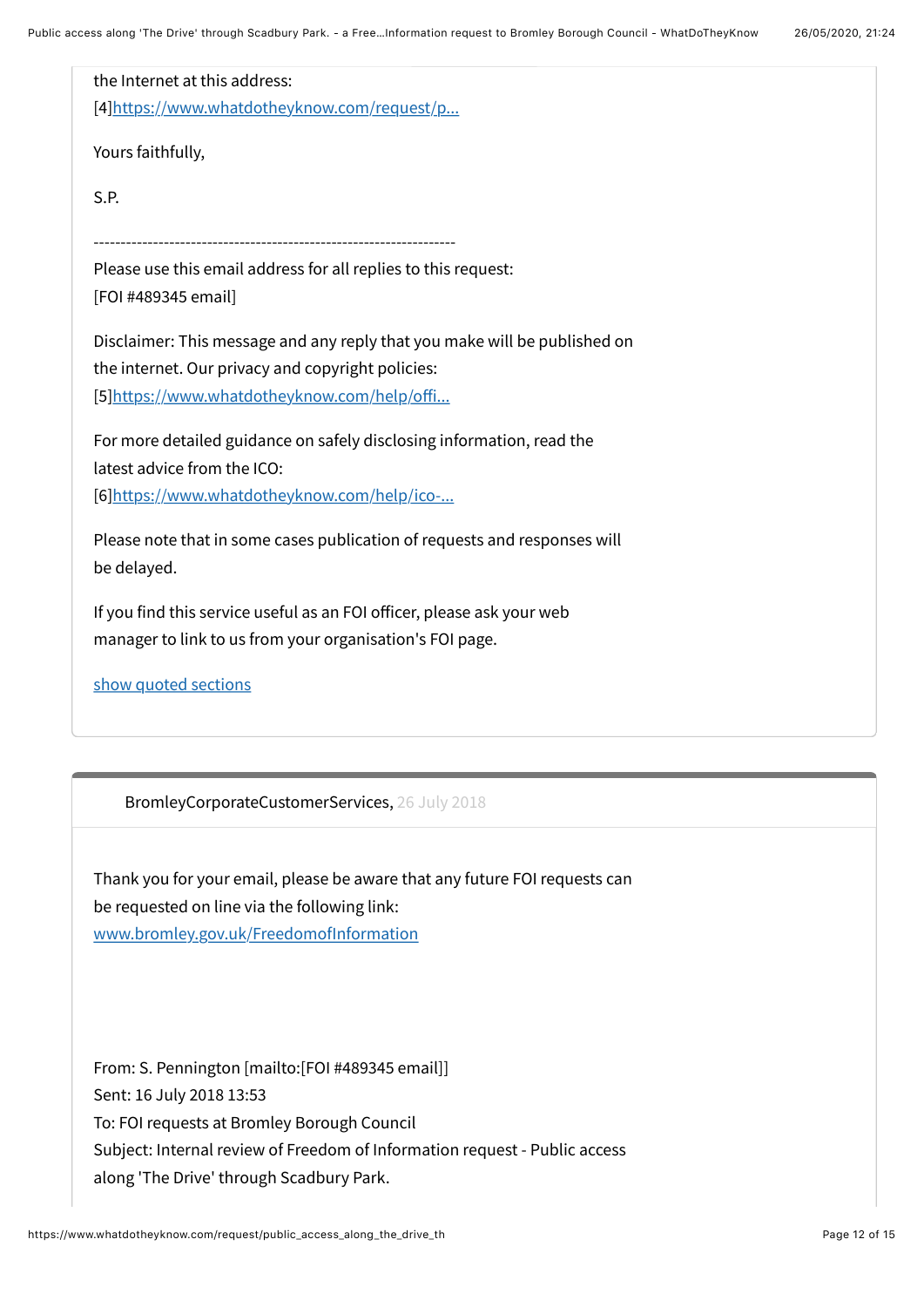Dear Bromley Borough Council,

Please pass this on to the person who conducts Freedom of Information reviews.

I am writing to request an internal review of Bromley Borough Council's handling of my FOI request 'Public access along 'The Drive' through Scadbury Park.'.

I sent an FOI request and received an acknowledgement from Council shortly after. I waited 20 days but nothing arrived. I followed up and was told my initial enquiry was not received. How this makes sense when I got an acknowledgement email is beyond my comprehension. I said I would wait another week. It has now been about 2 weeks and still nothing. What's going on? Do I really need to contact the ICO to get this request addressed?

A full history of my FOI request and all correspondence is available on the Internet at this address:

[1][https://www.whatdotheyknow.com/request/p...](https://www.whatdotheyknow.com/request/public_access_along_the_drive_th)

Yours faithfully,

S.P.

-------------------------------------------------------------------

Please use this email address for all replies to this request: [FOI #489345 email]

Disclaimer: This message and any reply that you make will be published on the internet. Our privacy and copyright policies: [2][https://www.whatdotheyknow.com/help/o](https://www.whatdotheyknow.com/help/officers)ffi...

For more detailed guidance on safely disclosing information, read the latest advice from the ICO:

[3][https://www.whatdotheyknow.com/help/ico-...](https://www.whatdotheyknow.com/help/ico-guidance-for-authorities)

Please note that in some cases publication of requests and responses will be delayed.

If you find this service useful as an FOI officer, please ask your web manager to link to us from your organisation's FOI page.

[show quoted sections](https://www.whatdotheyknow.com/request/public_access_along_the_drive_th?unfold=1#incoming-1195785)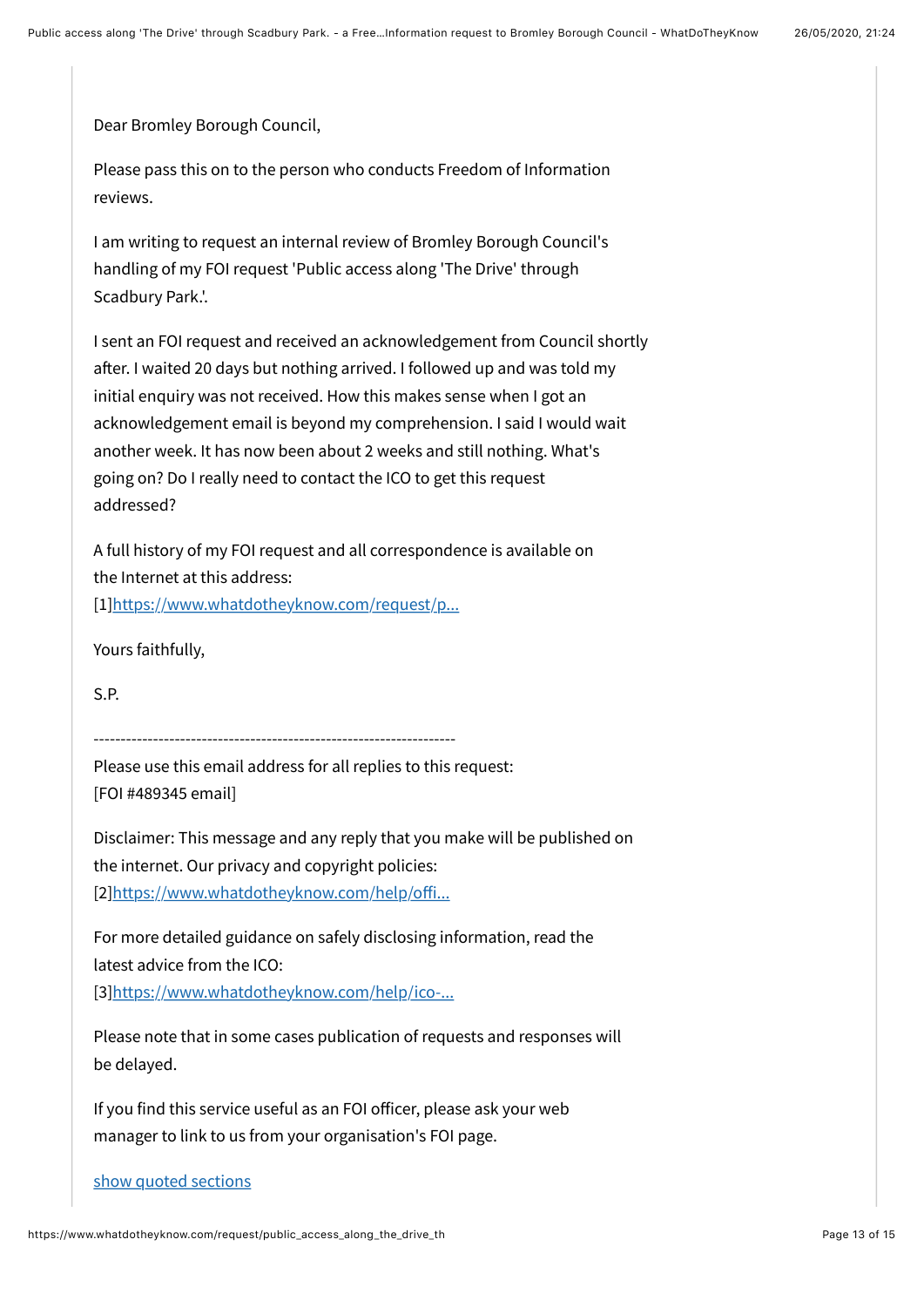<span id="page-13-0"></span>Pettifer, Marion, Bromley Borough Council [6 August 2018](#page-13-0)

Dear Mr Pennington

Thank you for your Freedom of Information request and I apologise for the delay in replying.

The route described as The Drive is mainly located within Scadbury Park, although a short length leading to The Lodge off St Pauls Cray Road crosses part of Chislehurst Common where there is a gate.

Any question regarding the Common should be addressed to the Conservators of the Common.

Within the park users of The Drive do not do so by right but as invitees of the Council, as the land owner and signage erected on site stating 'Private Property no Public Vehicular or Pedestrian Right of Way' is Local Authority signage explaining this. Accordingly the accessibility of public access may be withdrawn at any time, there being gates in place to shut the route, without notice, if necessary.

The exception to this is on the northern access from Perry Street, along Footpath 44, which passes over the route known as The Drive for approximately 150 metres before diverting into Scadbury Park.

Any signage erected within Scadbury Park should only be erected by the Council, or by others with its consent as land owner, and would have the right to remove any unauthorised signs on its land.